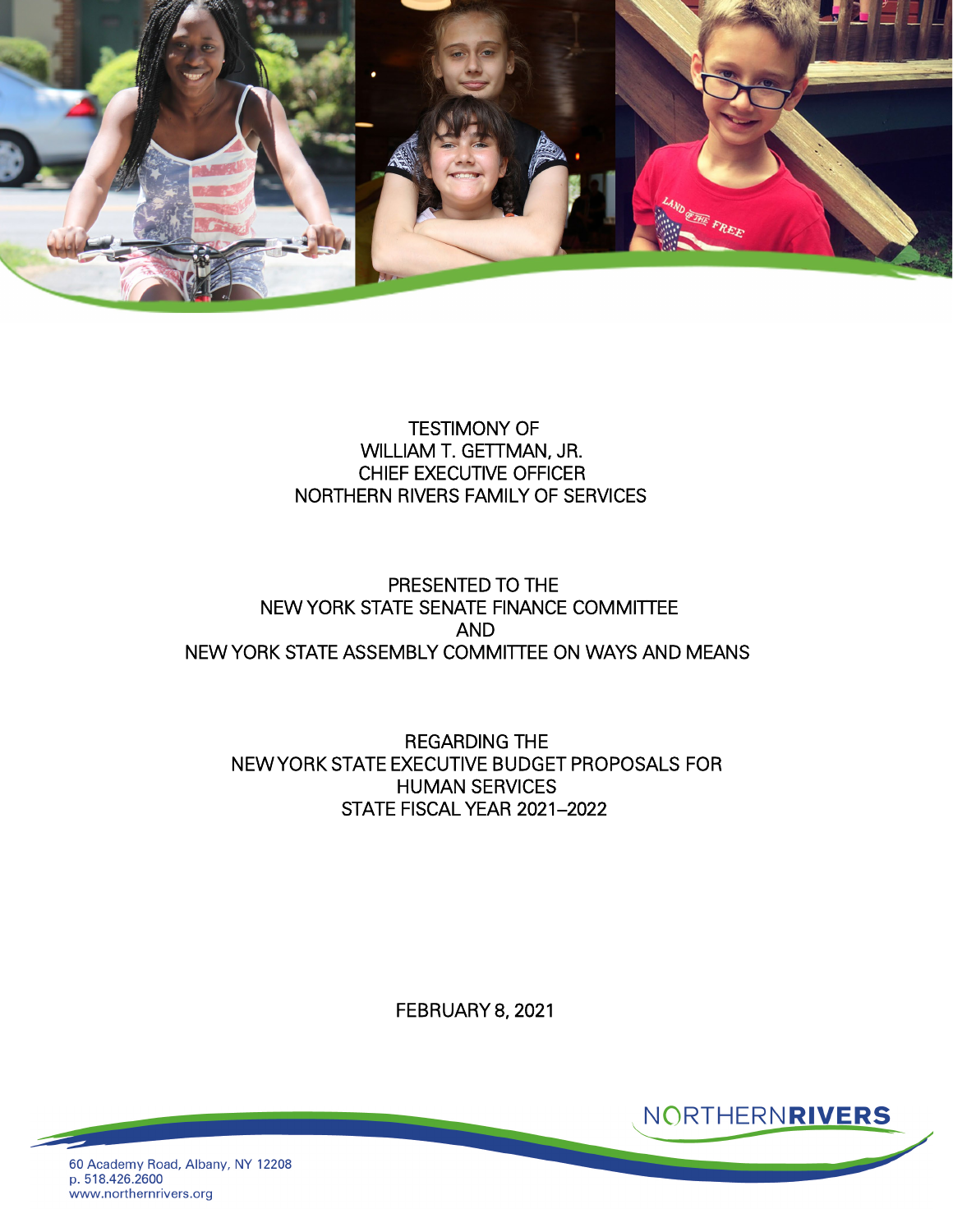### **SUMMARY OF RECOMMENDATIONS**

- 1. Place a moratorium on reductions to critical child welfare prevention, protective and adoption services for children, adults, and families.
- 2. Amend the Executive Budget proposal to redirect facility closure savings to a reinvestment fund for juvenile justice, social justice and community services
- 3. Prioritize workforce support, including fair compensation, opportunity for training and development, and a high-quality work experience
- 4. Carefully Draft Legislation for legalized marijuana with a focus on treatment, distressed communities, and the Impact for individuals younger than age 26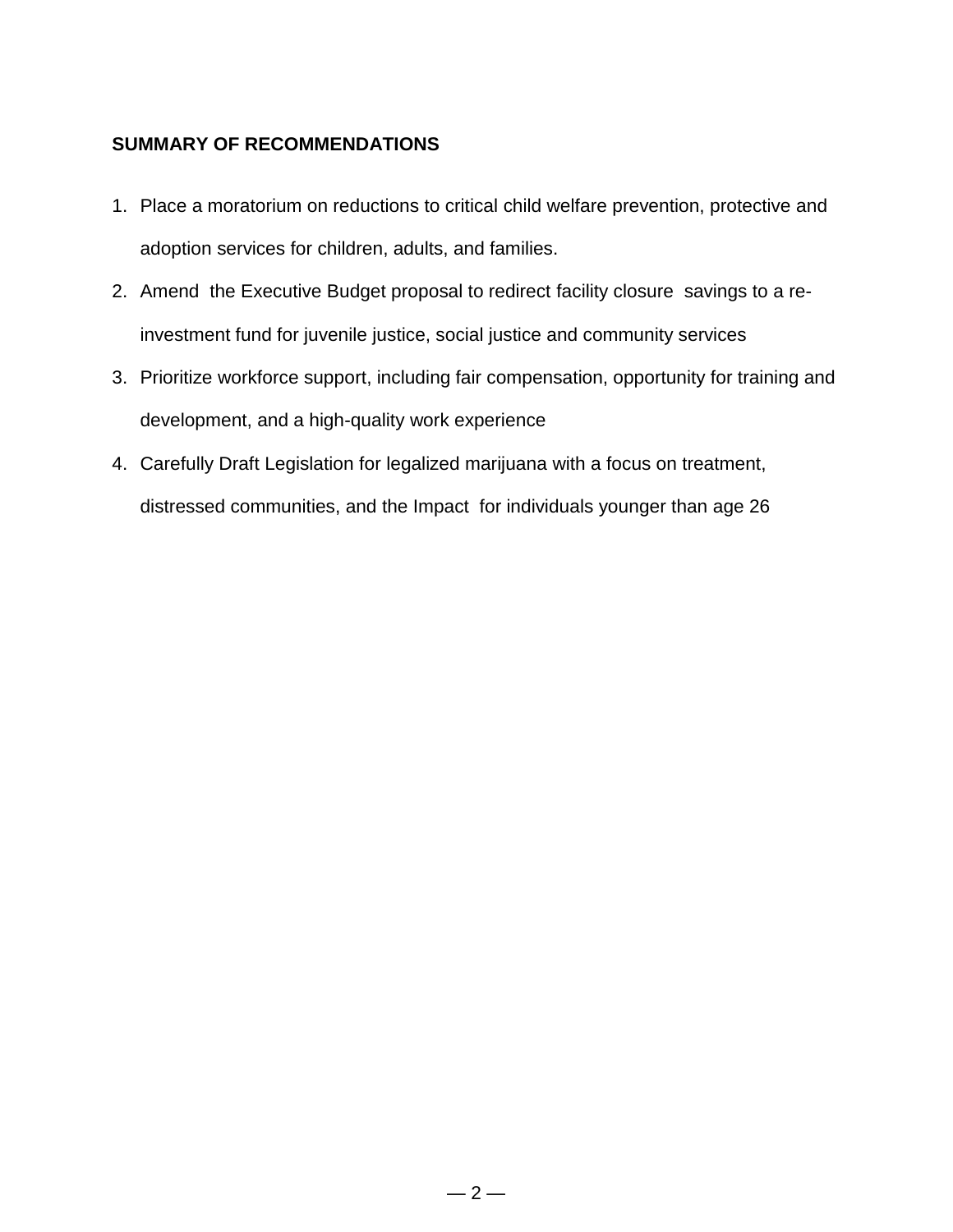Good afternoon. My name is William Gettman, and I am the CEO of Northern Rivers Family of Services located in the Capital Region.

## **About Northern Rivers Family of Services**

Northern Rivers Family of Services was established in 2012 through affiliation with longstanding family services agencies **Northeast Parent & Child Society** and **Parsons Child & Family Center.** In 2019, we affiliated with **Unlimited Potential**, whose operations began in Saratoga Springs. Together, the 1,400-strong workforce of Northern Rivers and member agencies serve more than 18,000 children and families in 41 upstate counties each year, with \$88 million invested through more than 60 social services and child welfare programs. Northern Rivers builds a strong, successful, and healthy future for our children, families, and communities through quality services, collaboration, and innovative leadership. Our program areas include:

- Residential and community-based child welfare programing including foster care, preventive services, postadoption services, and evidence-based home visiting programs;
- Educational services for 400 students including early learning, pre-K, and Early Head Start, as well as accredited 853 schools (elementary, middle, and high school);
- Community-based child welfare and crisis services programs for children and adults including mobile crisis, school-based services, and licensed clinic programs; and
- Community-based waiver programs for children and adults including Health Home services.

I would like to thank Chairwomen Liz Krueger and Chairwomen Helene E. Weinstein, Human Services Committee Chairs, and members of the Assembly Ways and Means

 $-3-$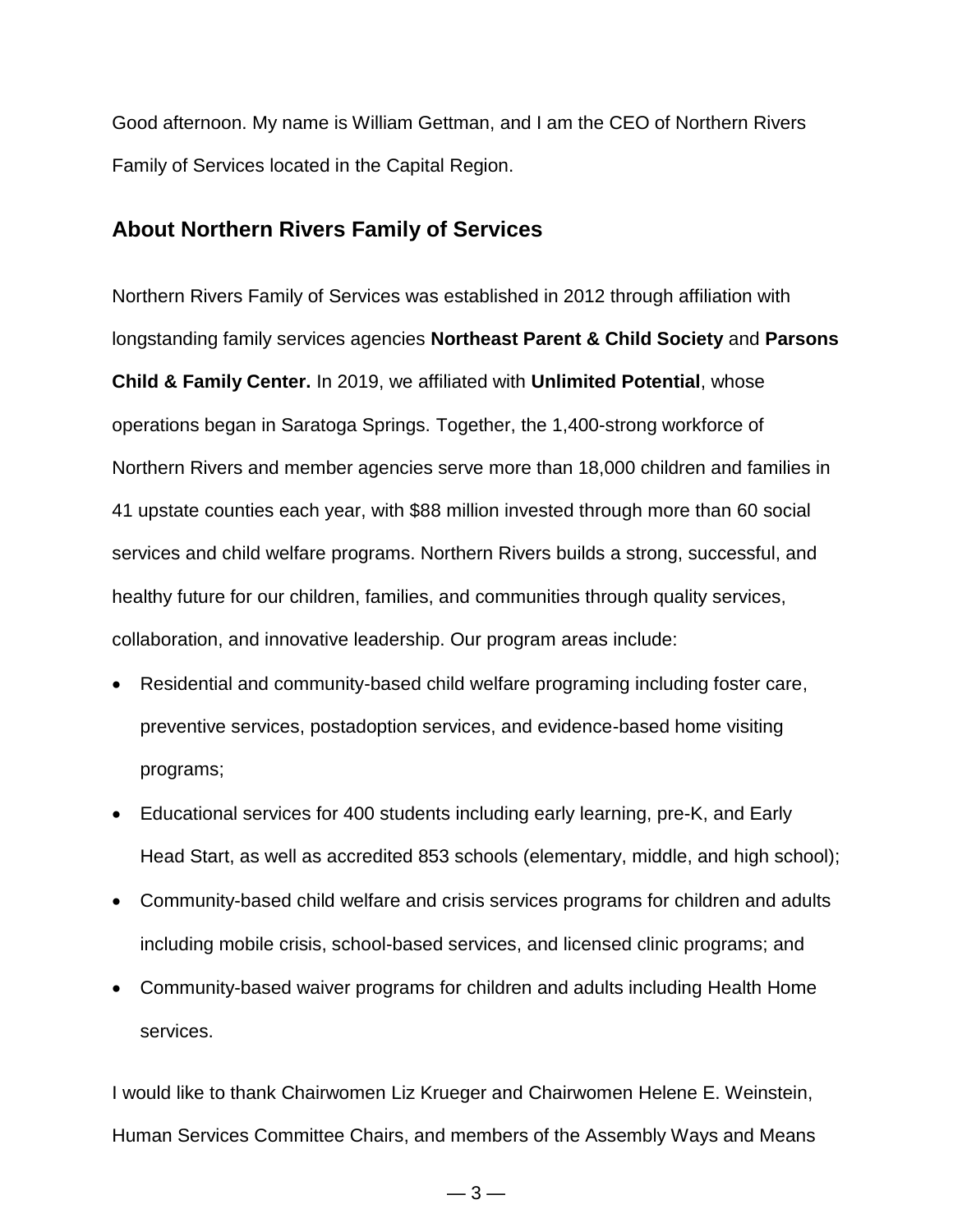and Senate Finance Committees for this opportunity to testify on the Governor's Executive Budget for State Fiscal Year 2021–2022.

As has been stated many times:

# *[The budget is not just a collection of numbers,](https://www.brainyquote.com/quotes/jacob_lew_442942)*

### *[but an expression of our values and aspirations.](https://www.brainyquote.com/quotes/jacob_lew_442942)*

Governor Cuomo has proposed a \$190 billion Executive Budget to deal with our state's needs and priorities including closure of a \$15 billion deficit, managing the impacts of the federal proposals, improving the infrastructure, increasing county and education efficiency, and promoting economic growth and development across the state.

While Northern Rivers Family of Services is grateful for many of the measures the Governor and the Legislature have taken over the past few years to stabilize the state's economy and help to build a better New York, **more needs to be accomplished to make New York State a great place to live, raise a family, and operate a business. Unless the proposed Executive Budget is adjusted to adequately support the human services sector and the children, adults, and families we serve each day, New York State will not reach its goals. Without support and opportunity for ALL New Yorkers, we will not be truly successful.**

### **COVID-19 Impact**

The COVID-19 pandemic and the resulting economic recession have negatively affected many people's child welfare and created new barriers for people already suffering from mental illness and substance use disorders. In a recent Kaiser Family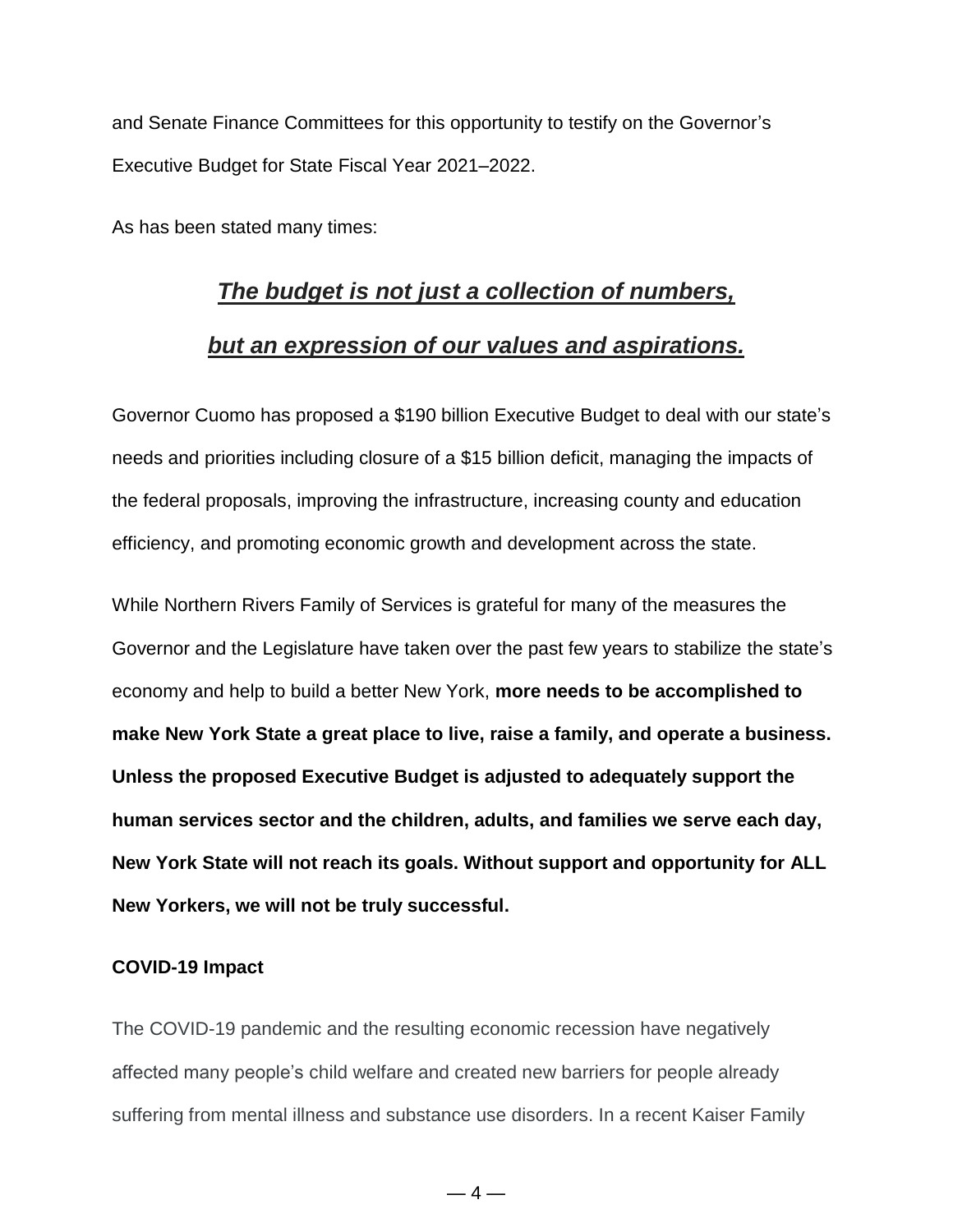Foundation (KFF) brief, [53%](https://www.kff.org/coronavirus-covid-19/report/kff-health-tracking-poll-july-2020/) of adults in the United States reported that their child welfare has been negatively impacted due to worry and stress over the coronavirus. This is significantly higher than the [32%](https://www.kff.org/coronavirus-covid-19/poll-finding/kff-coronavirus-poll-march-2020/) reported in prior months. Many adults are also reporting specific negative impacts on their child welfare and [wellbeing,](https://www.kff.org/coronavirus-covid-19/report/kff-health-tracking-poll-july-2020/) such as difficulty sleeping (36%) or eating (32%), increases in alcohol consumption or substance use (12%), and worsening chronic conditions (12%), due to worry and stress over the coronavirus. As the pandemic wears on, ongoing and necessary public health measures expose many people to experiencing situations linked to poor child welfare outcomes, such as [isolation](https://www.cdc.gov/mentalhealth/learn/index.htm) and job [loss.](https://www.cdc.gov/violenceprevention/suicide/riskprotectivefactors.html)

Child Welfare providers and their staff did not allow the pandemic to negatively impact the delivery of services.

- Front line staff left their homes each day and provided services on an inpatient and outpatient level
- Providers pivoted and provided remote and tele services to avoid any disruption
- Agencies were forced to deal with the 20% Withhold Provisions and delayed cash flow

We cannot however let the COVID- 19 and fiscal stress undermine the critical child welfare system across NYS. Following are specific recommendations with regard to the proposed budget.

- **1. Place a moratorium on reductions to critical child welfare prevention, protective, and adoption services for children, adults, and families**
	- $-5-$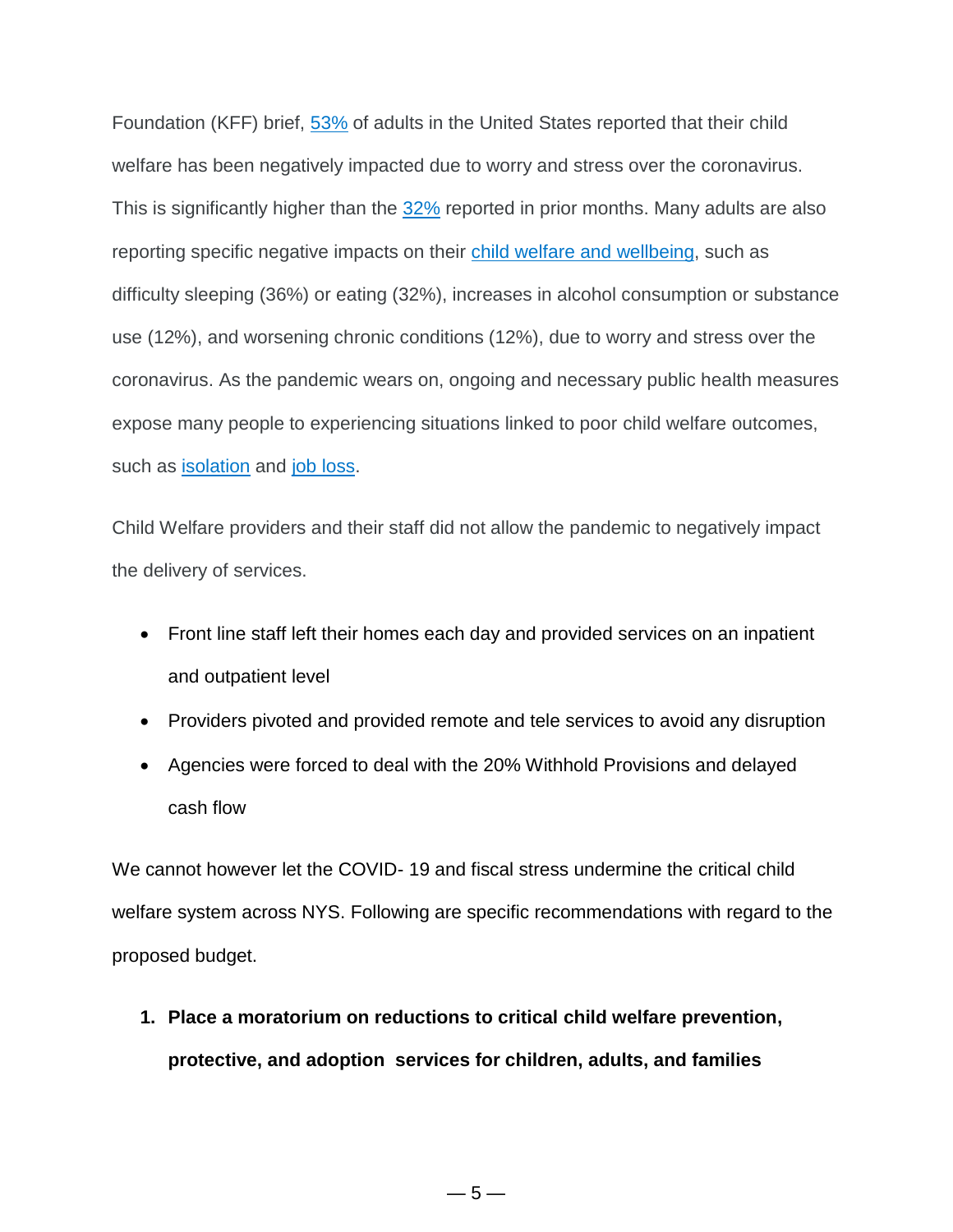The social, emotional, and behavioral well-being of children and youth is a critical aspect of human development that lays the foundation for lifelong health and wellbeing. And as a state, it is our responsibility to provide every opportunity for growth and development while ensuring safety and protection.

We call on the Governor and the Legislature to restore these funds and refuse to balance the State budget on the backs of vulnerable children and families.

Local Departments of Social Services have already endured months of financial withholding from the State, which has impacted their ability to support and protect children and families across New York. In the face of widespread economic hardship, and the disproportionate impact of the COVID-19 pandemic on Black and Latinx communities, this is the wrong time to lock-in cuts to State support for critical child welfare programs for the difficult year ahead.

Last spring and summer, 4,200 of New York's children lost a parent or guardian to COVID-19—that is one out of every 1,000 children. And, 325,000 children were pushed into poverty. Black and Latinx children experienced the death of a parent or caregiver at twice the rate of white children. Today, as we face a second wave of COVID-19, and the sustained stress that the last year has wrought on families, we cannot divest from the minimum supports that communities need.

The Governor's budget cuts:

- Child welfare preventive and child protective services that promote child safety and family stability; 5% cuts to reimbursement would affect every county, a reduction of \$30.5 million;
	- $-6-$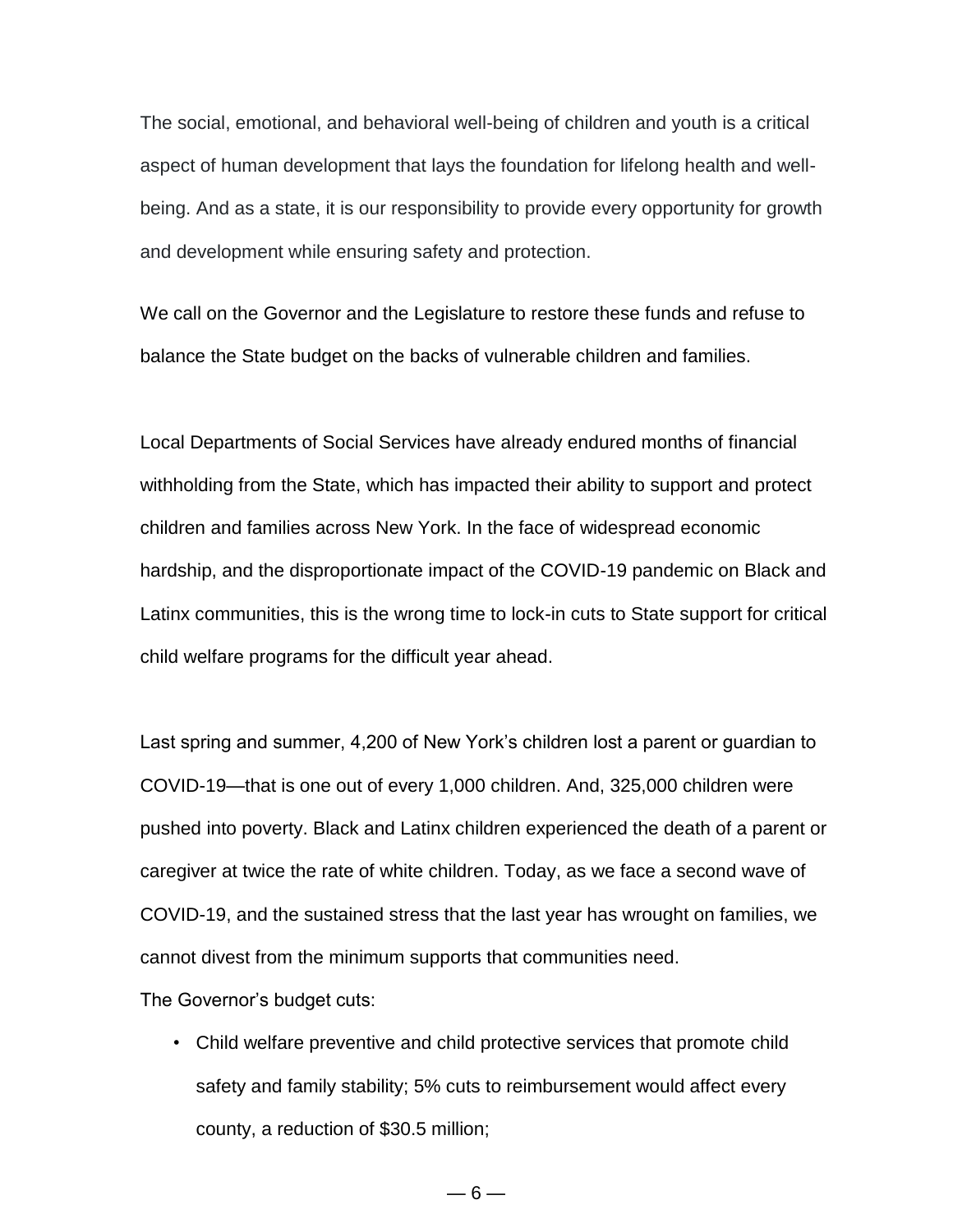- Kinship care programs that help family members care for children by 5%;
- Adoption subsidies that enable children to leave foster care by 5%, a reduction of \$9.4 million; and
- Community-based programs to prevent children from entering the child welfare and juvenile justice systems by \$4 million (an overall reduction of 20%).

Cutting the reimbursement that counties rely upon to serve children and families is something we have seen before. In 2008, the State reduced its support for child welfare preventive services from the statutorily set 65% to 62%, based on similar "capped" funding as part of state-wide austerity measures. Despite the law stating otherwise, the State never returned to meeting its commitment to pay its fair share under the law, even during New York's economic strength before the COVID-19 pandemic. We cannot permit the FY2022 budget to continue to whittle away at State support for these essential family supports.

Further, these cuts are inconsistent with the State's preparation for federal Family First Prevention Services Act implementation, which is included in the Governor's proposed budget. Under the new federal law, states like New York have financial incentives for investing in family stability supports and reducing the need to remove children from their homes.

As New York strives to **Build Back Better**, we must prioritize the needs of children and families—especially Black and Latinx communities hardest hit by the COVID-19 pandemic and over-represented in the child welfare system.

COVID-19 has brought into high importance what we have long known: for children to thrive, they need a strong family and systems that are aligned, coordinated, and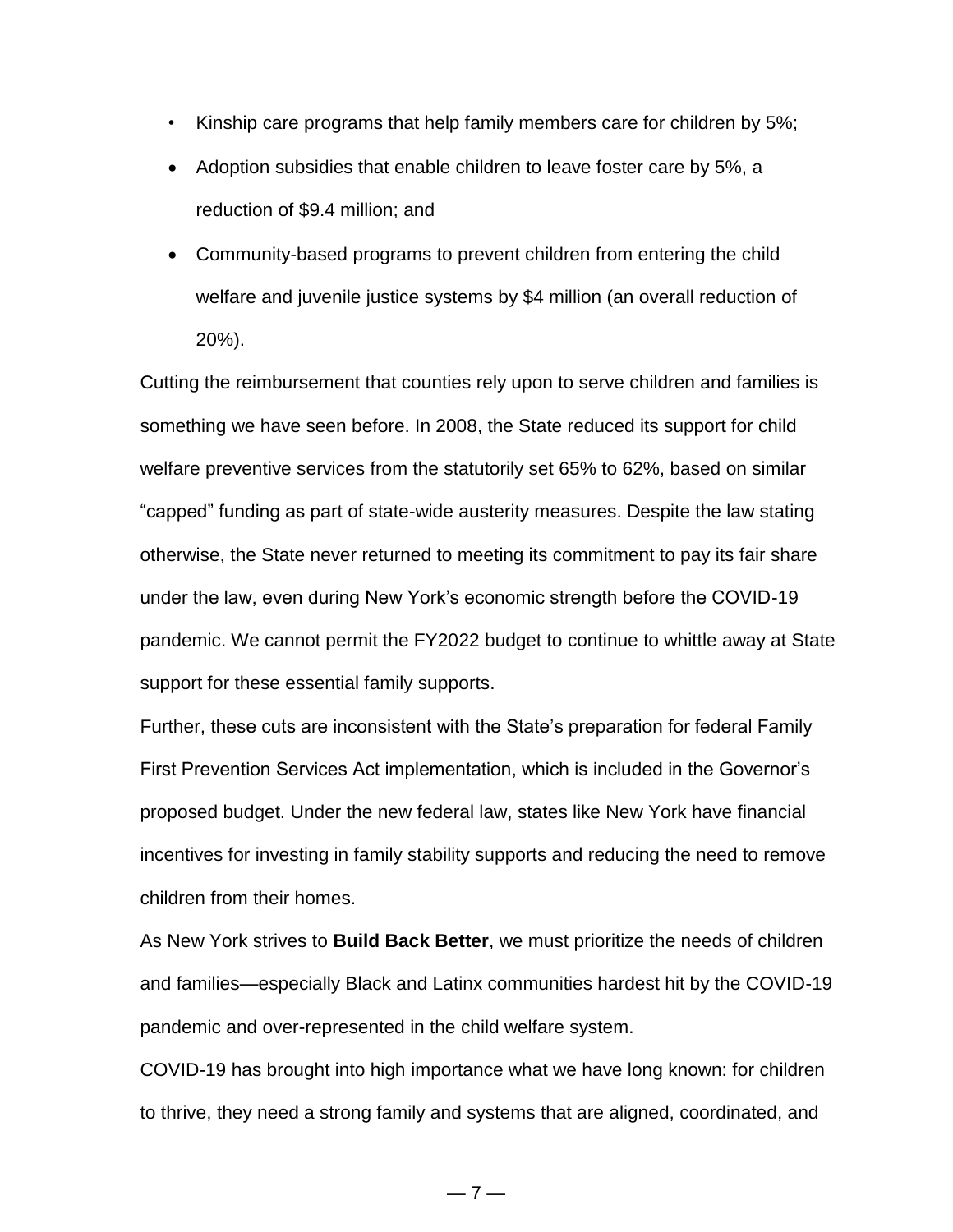well-resourced. With Family First implementation around the corner, the urgent need to address racial disparity in child welfare, and another wave of rising COVID-19 cases, now is the time to support families in crisis, not pull the rug out from under them

The foundation of a strong New York State is our people, and strong people are built by strong families. New York's families need the state's support this year more than ever. The Governor and Legislature need to invest, not divest, in these services that keep children safe, ensure child well-being, and give families the tools to survive this time of crisis and thrive in the future

# **2. Amend the Executive Budget proposal to redirect facility closure savings to a re-investment fund for juvenile justice, social justice and community services**

This year the proposed Executive Budget proposes the closure of four (4) OCFS juvenile justice with low census. The facilities to be closed by October 1 under the plan are Goshen Secure Center in Orange County; Columbia Girls Secure Center in Columbia County; Red Hook Residential Center in Dutchess County, and Brentwood Residential Center in Suffolk County. We recommend approval of the closure in light of juvenile justice reforms. Closing the facilities would save \$21.8 million annually in operational costs as well as avoid \$14 million in capital costs. This savings would end up in the State's general fund instead of being re-invested in community juvenile justice and child welfare services.

 $-8-$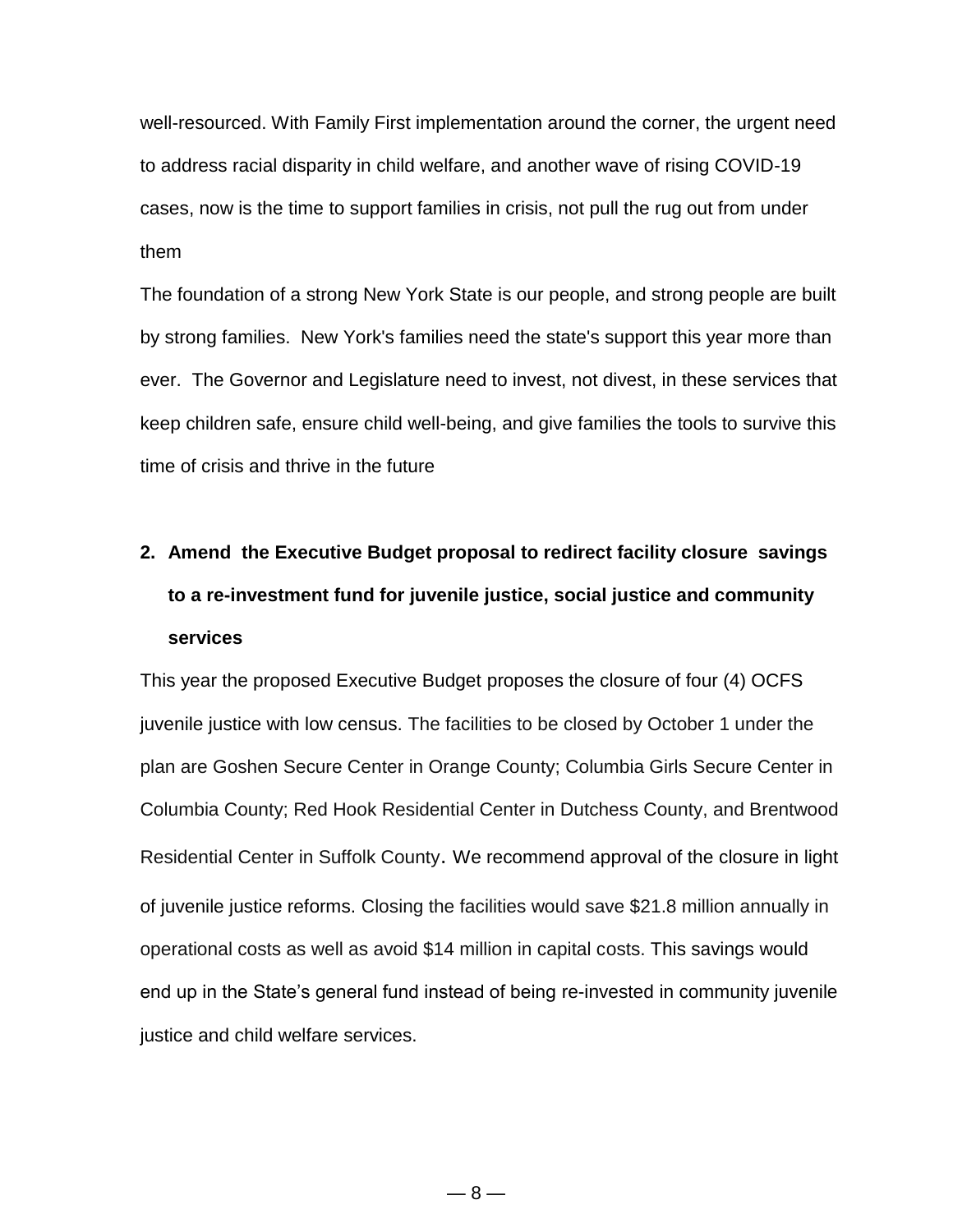**We encourage the Legislature to amend this proposal to create a reinvestment fund to support community based juvenile justice services**. Reinvestment efforts in other human services programs has historically supported the transition of services from a residential or out of home service to more normal, efficient, and effective community based services. Implementation of this concept will represent a cost effective strategy to ensure that community efforts yield long term community health, child welfare and safety impacts.

## **3. Prioritize workforce support, including fair compensation, opportunity for training and development, and a high-quality work experience**

New York's families have faced many challenges in past years: the down economy, joblessness, homelessness, opiate/substance abuse, and violence in already plagued communities; for these forgotten New Yorkers, times are still hard. When families are in crisis and children are at risk, New York's network of not-for-profit human services providers are both the first line of defense and the safety net. **The agencies and the women and men in the not-for-profit human services sector are the first responders for at-risk and vulnerable families, children, and individuals.** Throughout the state, not-for-profit human services welfare agencies respond to critical family situations 24/7/365, and our fiscal viability is at risk.

Existing law provides for an annual increase for these not-for-profit agencies. Unfortunately, for the last decade, the funding increases for these agencies has been manually removed from the New York State Budget, which has led to a loss in excess of \$1 billion in promised financial support. The result is that the quality of services are declining, many agencies have had to institute waiting lists for care,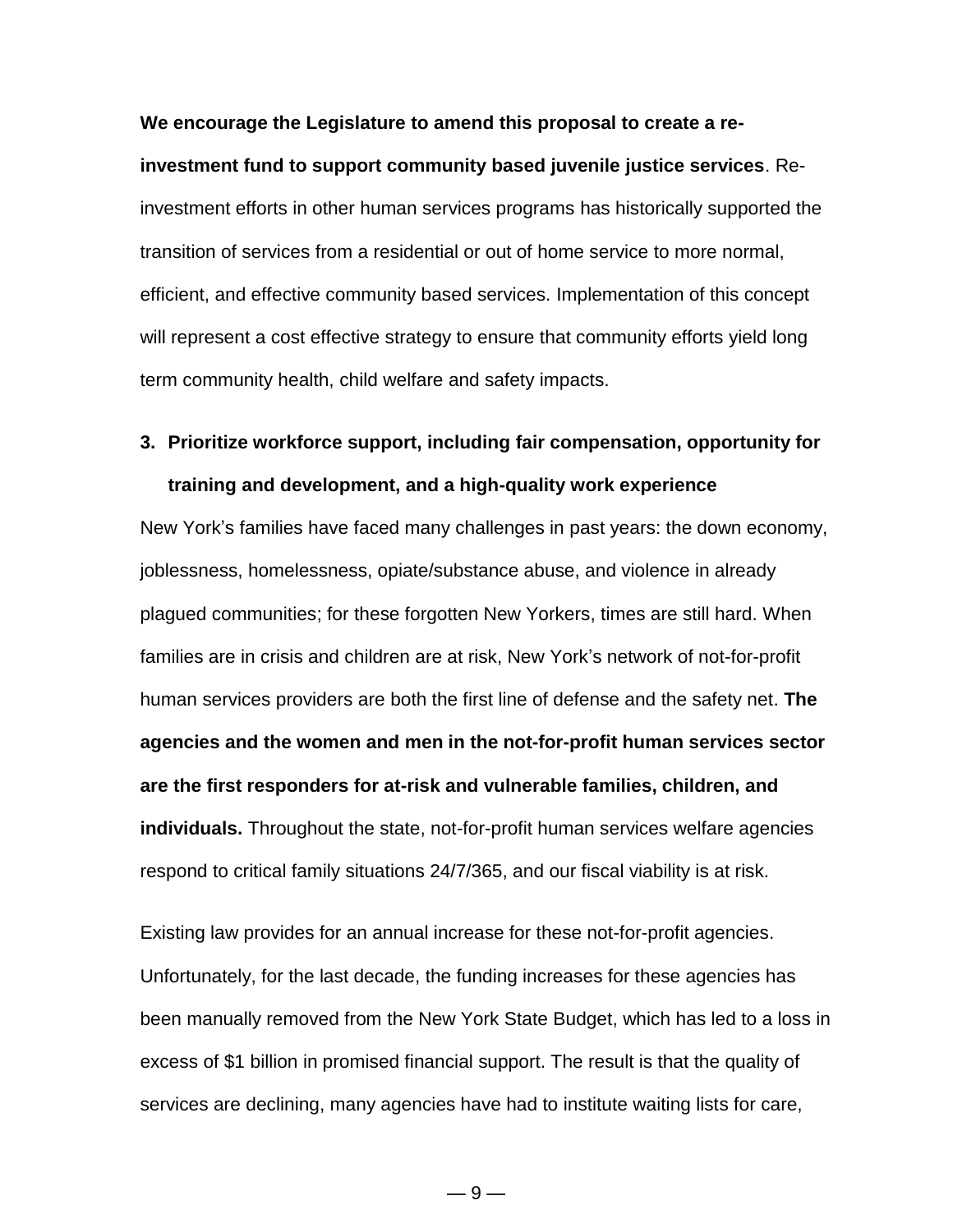facilities are deteriorating, and agencies are unable to offer competitive living wages to attract and retain the skilled staff necessary to deliver quality care and support. Those friends, family, and neighbors of ours most in need are not getting all the help they deserve.

Our agencies are the safety net for New Yorkers in greatest need. While our agencies' missions prevent us from turning away people in need, many of our agencies are now fiscally unstable and in danger of closing due to inadequate funding.

The importance of our organizations cannot be overstated. **Individuals** rely on us to fulfill their dreams of independence. **Families** rely on us to provide their loved ones with the quality care they need to keep them safe and thriving. **Communities** rely on us as economic engines and employers. **Taxpayers** rely on us to support New Yorkers in their home communities, off the streets, and out of expensive institutional settings and emergency rooms. Every New Yorker is being impacted by this ongoing crisis—even those who don't yet realize it.

This investment is a cost-effective win for all New Yorkers. In addition:

- Not-for-profit human services organizations support is a social justice issue;
- Not-for-profit human services organizations are an economic engine; and
- Not-for-profit human services sector operates as an efficient business.

**We urge the members of Senate Finance Committee and Assembly Ways and Means Committee to continue your leadership in the human services sector**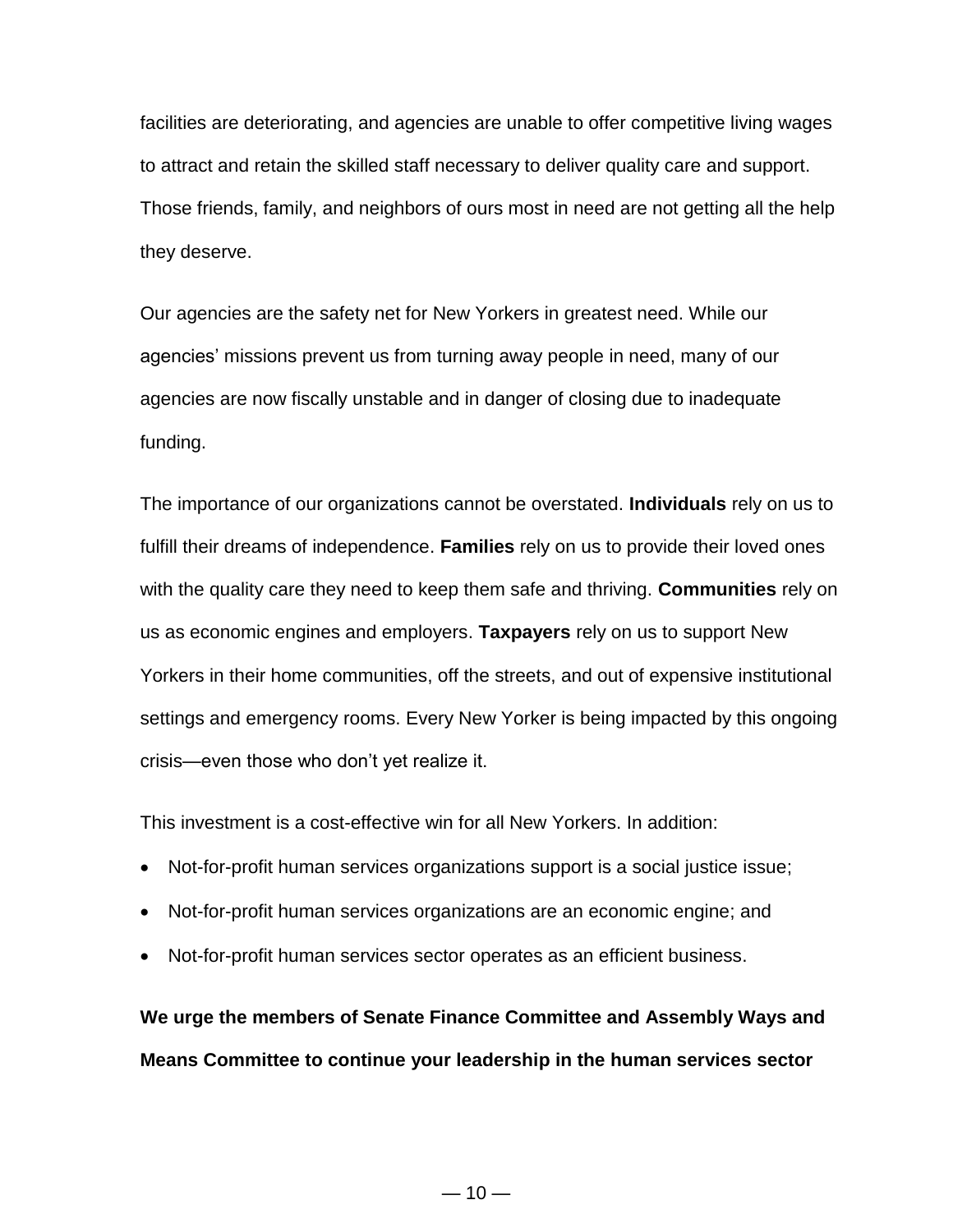## **through your support of the workforce with funding for the annual cost of living increase.**

In addition, there are critical workforce shortages in the Human Services professions across New York State**.** The shortages contribute to higher costs to voluntary nonprofit agencies and impede access to care. For decades, the dramatic shortage of licensed child welfare practitioners has been "masked" by an exemption to the scope of practice for certain practitioners licensed under Art 163 of the Education Law. That exemption was address in Part Y of Chapter of the Laws of 2018 and is due to sunset permanently in June 2020.

**The Legislature must act immediately to address a crisis that will ensue in June when the exemption permanently sunsets. The solution is a modernization to the scope of practice and standardization of the Master level educational, clinical training and licensing standards for licensed child welfare counselors, licensed marriage and family therapists and licensed psychoanalyst.** There are currently over 10,000 of these capable, trained and licensed practitioners working up to their full scope of training in New York State.

### **Workforce Support Is a Social Justice Issue**

Women make up an astonishing 81% of the human services and direct care workforce in New York. This equates to 268,900+ skilled, well-educated workers who are paid significantly less than women in New York's private sector, leading to increased staff turnover and jeopardizing the quality of service delivery,

### **Non-Profit Organizations are an Economic Engine**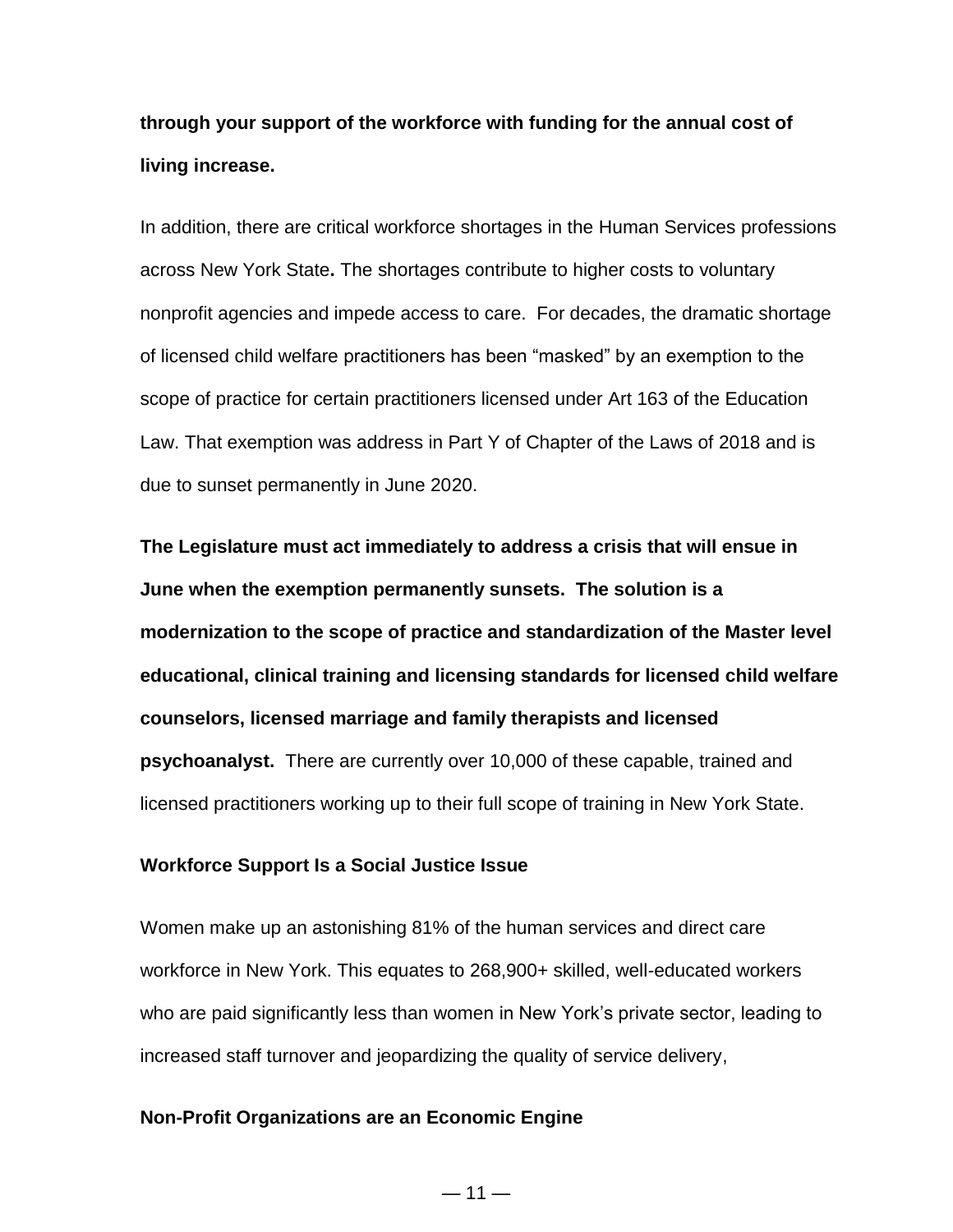New York's not-for-profit workforce is not only hard working but also an economic engine. Across New York state, 1 in 7 (1 in 6?) workers are employed by a not-forprofit organization. These workers contribute billions to the state's economic health; including the payment of income, sales, and property tax. Beyond the direct economic impact, the not-for-profit workforce, allow all New Yorkers to stay employed, avert costly medical costs, and educate our young persons. A strong nonprofit sector, with a viable direct care staff, creates additional economic growth and allows NYS to attract new business investments and companies.

#### **Non-Profit Sector Operates as an Efficient Business**

Our sector understands the need to maximize utilization of our resources and to provide value to our funders. We have worked in partnership with government on countless initiatives to reduce costs, focus on outcomes, use of evidence-based practices, and improve quality services. These efforts come in a climate where the rates and contracts our agencies receive are frozen or lowered. These staff, who we expect to do such vital work, are facing staffing cutbacks, frozen salaries, reduced health benefits, and little or no contributions to their pensions. Not-for-profit agencies have always raised funds from private donors to supplement government resources.

### **Turnover and Record High Vacancy Rates Create Chaos in Service Delivery**

Today, thousands of job openings exist in the not-for-profit world. Not-for-profit executives report that starting about five years ago they have had trouble filling jobs because of the low pay for challenging work, which has historically paid more than the minimum wage. Upcoming minimum wage increases and growing competition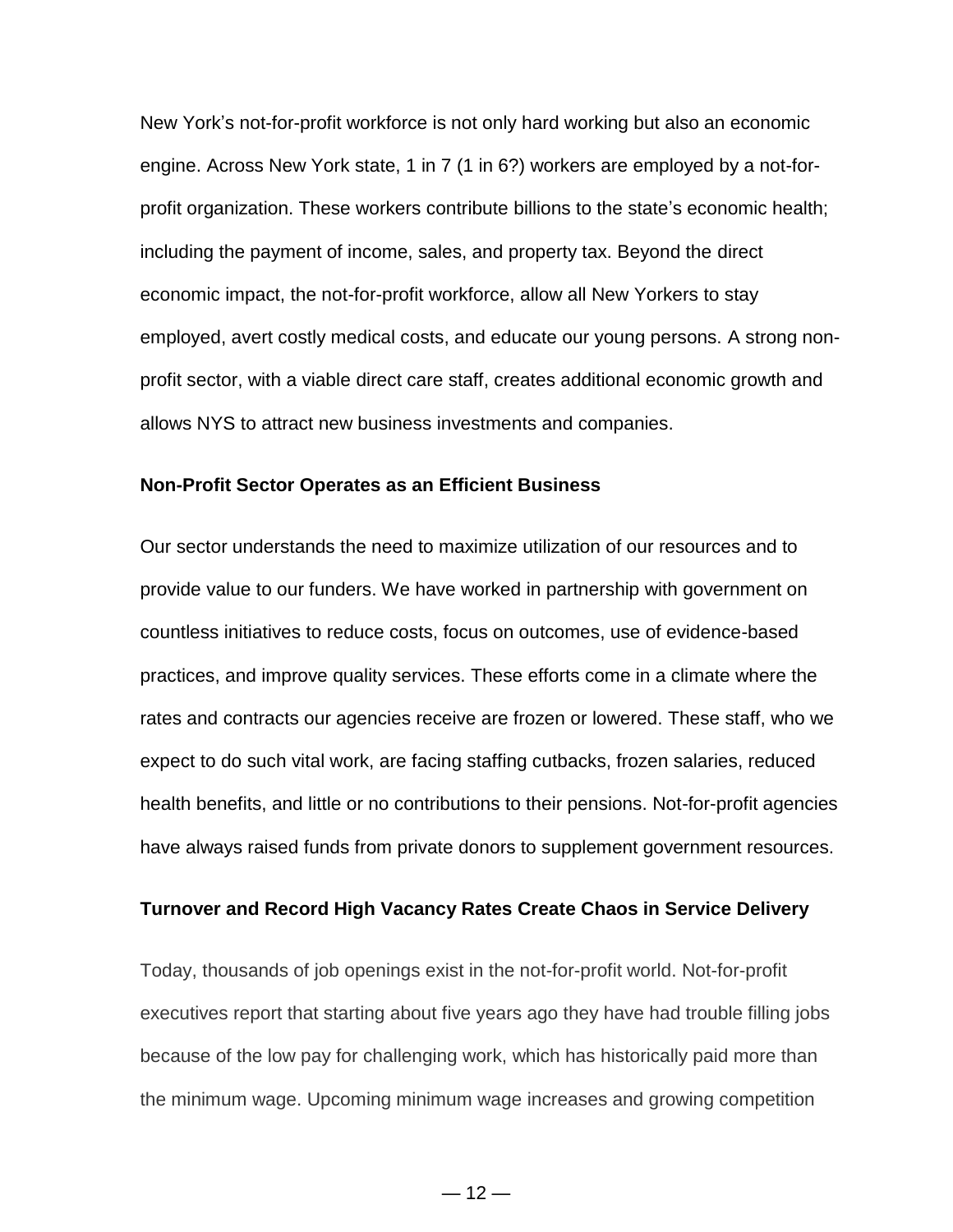from other employers are expected to make recruiting and retaining staff even more challenging. In addition, turnover rates are increasing, ranging from 25 percent to 44 percent depending on the position.

# **4. Carefully Draft Legislation for legalized marijuana with a focus on treatment, distressed communities, and the Impact for individuals younger than age 26**

Marijuana use in individuals younger than age 26 can lead to long-term consequences. Marijuana, or cannabis, is the most commonly used illicit drug in the United States. It acts by binding to cannabinoid receptors in the brain to produce a variety of effects, including euphoria, intoxication, and memory and motor impairments. These same cannabinoid receptors are also critical for brain development. They are part of the endocannabinoid system, which impacts the formation of brain circuits important for decision making, mood, and responding to stres[s.](https://www.hhs.gov/surgeongeneral/reports-and-publications/addiction-and-substance-misuse/advisory-on-marijuana-use-and-developing-brain/index.html#footnote1_exfmlq5)

Marijuana has changed over time. The marijuana available today is much stronger than previous versions. The THC concentration in commonly cultivated marijuana plants has increased threefold between 1995 and 2014 (4 percent and 12 percent, respectively). Marijuana available in dispensaries in some states has average concentrations of THC between 17.7 percent and 23.2 percent. Concentrated products, commonly known as dabs or waxes, are far more widely available to recreational users today and may contain concentrations of THC between 23.7 percent and 75.9 percent.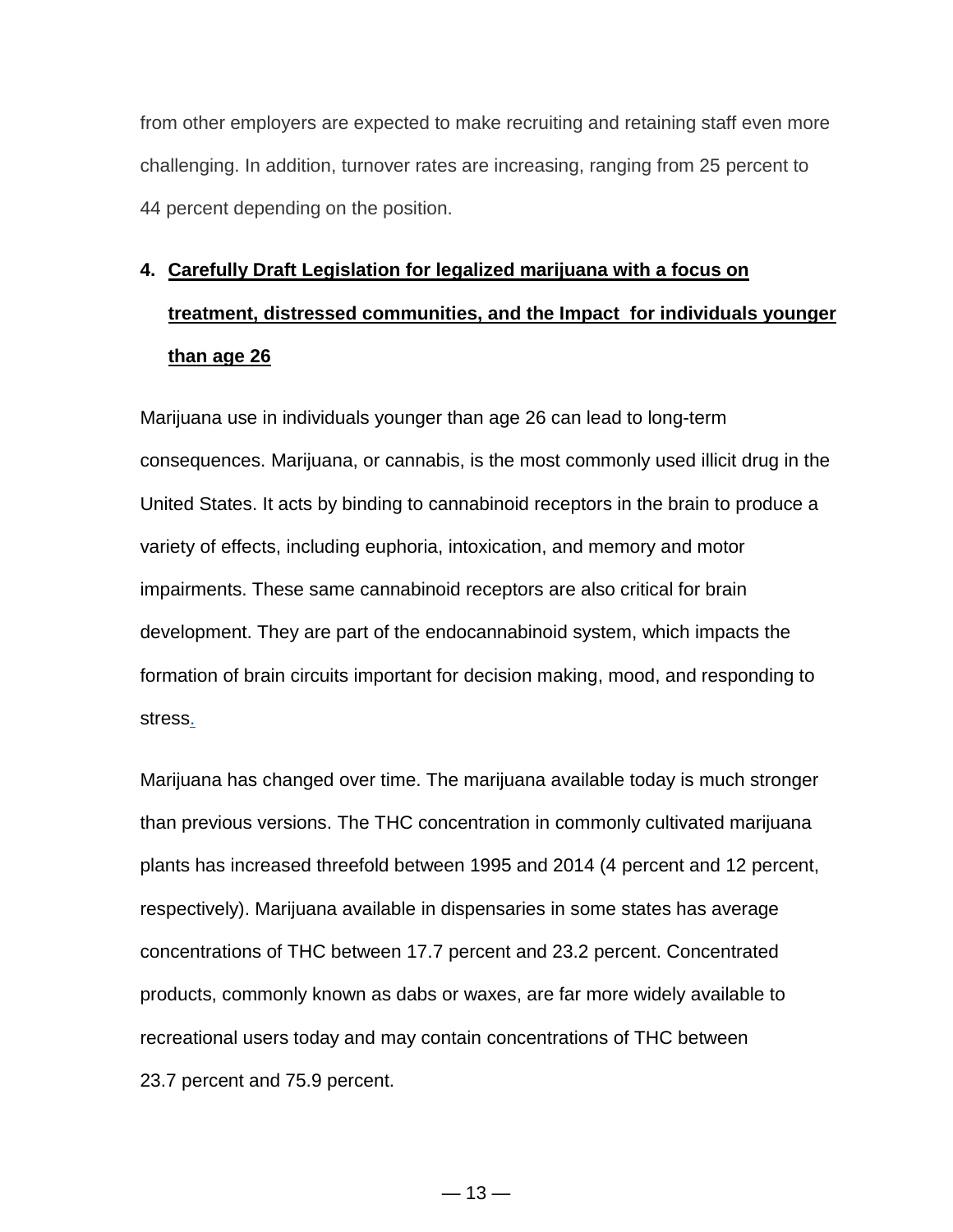The risks of physical dependence, addiction, and other negative consequences increase with exposure to high concentrations of THC and the younger the age of initiation.

Based upon the scientific evidence and the common understanding of brain development, we strongly urge that legalized marijuana be limited to individuals age 26 and older.

At the same time we recommend that the revenues from the sale of legal marijuana be smartly allocated to treatment, distressed communities and public education.

### **Conclusion**

In closing, we urge the Legislature to negotiate a budget with the Governor that ensures that the State remains committed to the programs that produce positive outcomes for children, individuals, and families; one that ultimately **saves the State money on more expensive interventions such as foster care, unnecessary medical care, homeless shelters, and the juvenile justice system.** We strongly encourage the Legislature to support the need of the not-for-profit human services sector. Failure to fund an increase for not-for-profit human services agencies will have a significant negative impact on the ability of individuals and families to receive services and ultimately on the physical, mental, and financial health of New York State as a whole.

Simply stated, we recommend investments in our vital not-for-profit human services organizations and communities that yield positive outcomes for all New Yorkers. We